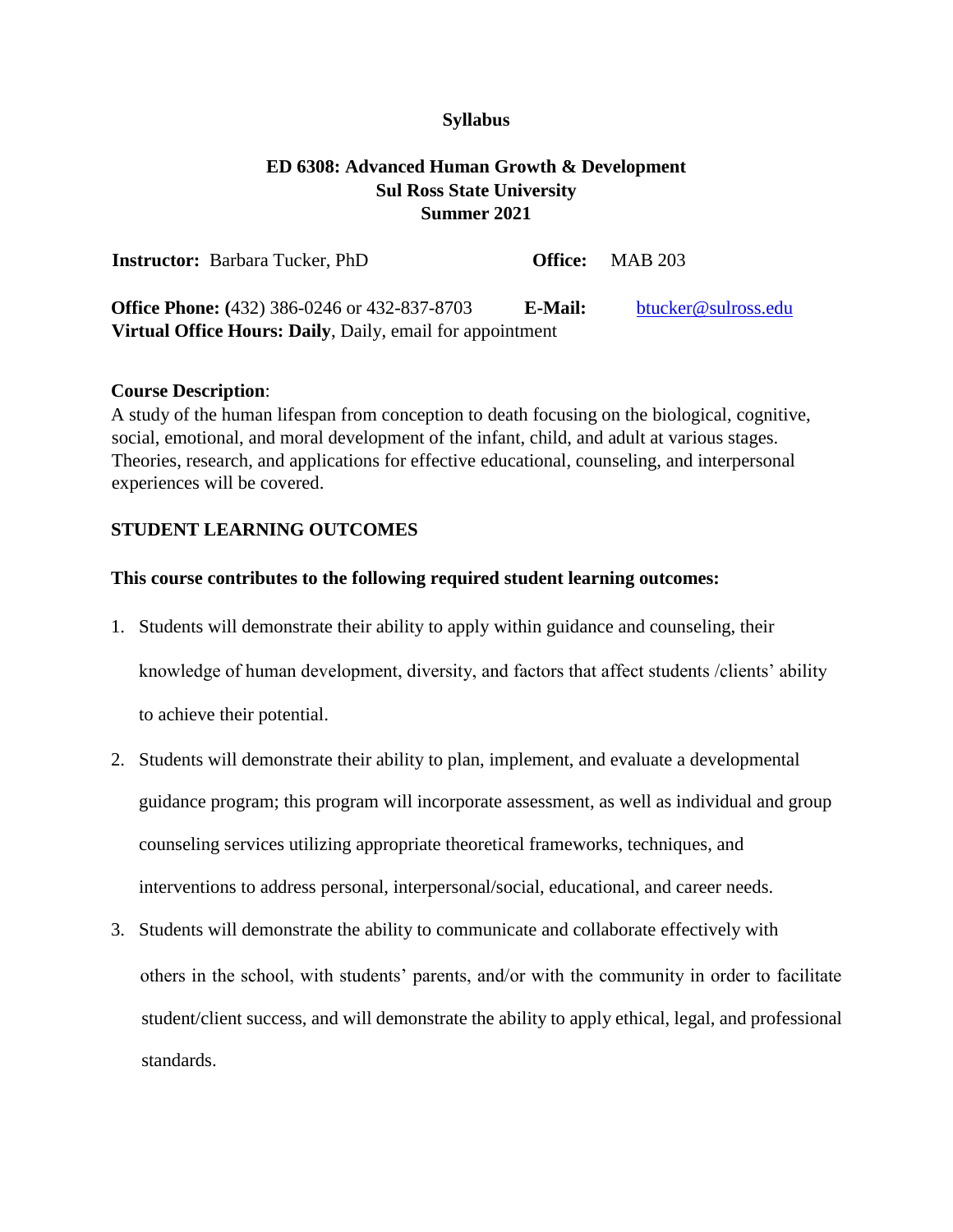**Required Textbook:** 

**Santrock, J.W. (2017). Life-Span Development (16th Ed.). New York: McGraw-Hill.**  ISBN: **ISBN: 13: 978-1259550904** 



American Psychological Association (2019). The publication manual of the American Psychological Association. Seventh Edition. Washington, D.C. American Psychological Association.

## **COUNSELOR EDUCATION MARKETABLE SKILLS:**

- 1. Graduates will demonstrate oral and written communication skills to apply in careers related to mental and behavioral health including school counseling.
- 2. Graduates will demonstrate knowledge of ethics, social justice issues, and multicultural concerns to apply in careers related to mental and behavioral health including school counseling.
- 3. Graduates will demonstrate knowledge of human growth development throughout the lifespan to apply in careers related to mental and behavioral health including school counseling.

## **Student Learning Objectives:**

Upon successful completion of this course, the student will be able to:

- 1. Identify and correctly list stages of development (biological, cognitive, moral, and social) during the life cycle of the individual as proposed by various psychological theories.
- 2. Describe the developing person at different periods in the life span.
- 3. Identify disturbances in the developmental process along with possible reasons for these disturbances.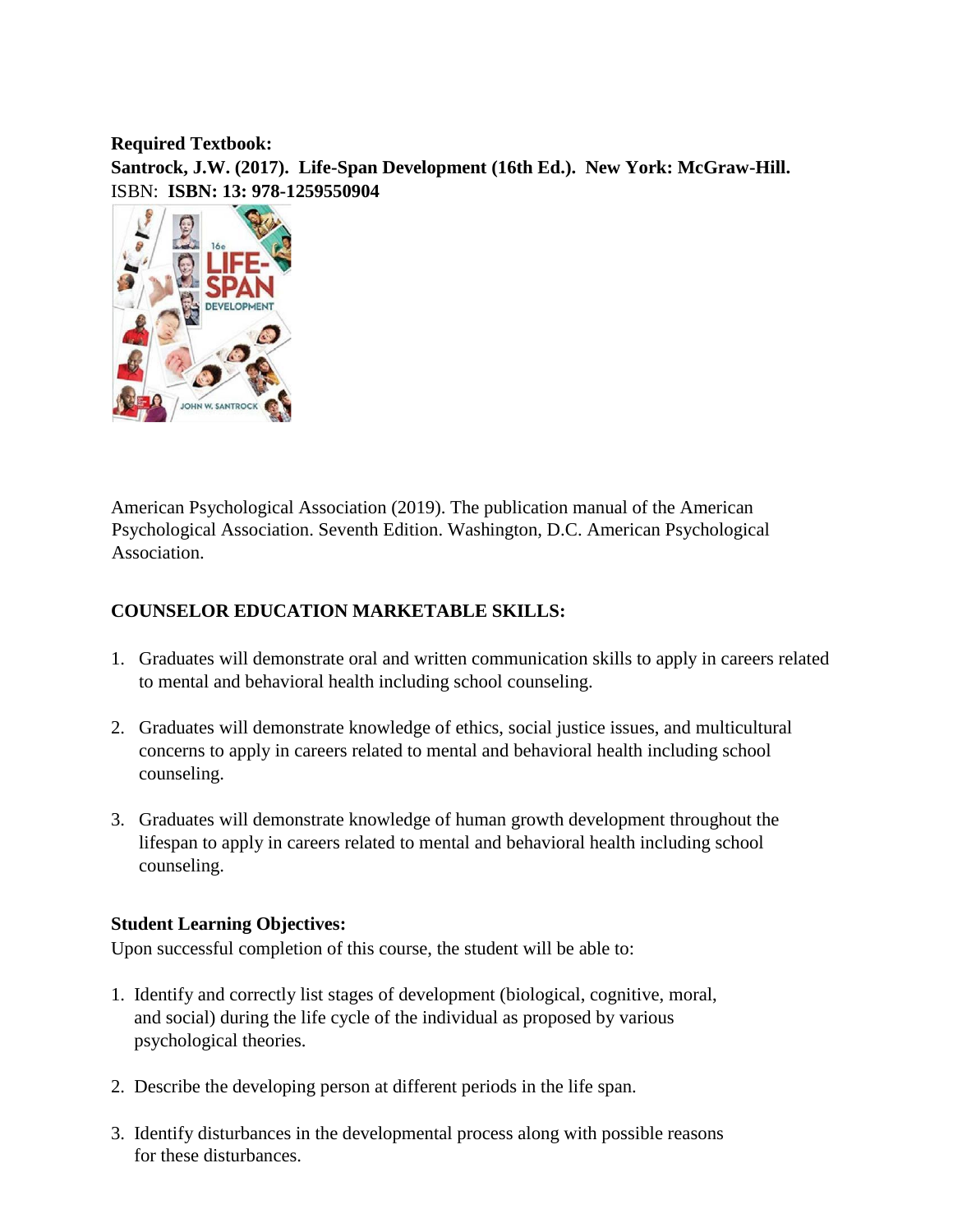- 4. List different methods of studying human behavior along with the strengths and weaknesses of each.
- 5. Apply implications from various developmental models to counseling and/or educational processes and situations.
- 6. Recognize the similarities and differences within and among people of all ages, cultures, and social backgrounds.
- 7. Identify major problems of children and adolescents as they grow toward maturity and think about possible solutions based on specific developmental theories.
- 8. Review research studies related to various aspects of human development and translate their meanings and implications for education and counseling.

# **CACREP STANDARDS FOR CMHC STUDENTS**

Section 2: Professional Counselor Identity Subsection

F3: Human Growth and Development

- a. Theories of individual and family development across the life span
- b. Theories of learning
- c. Theories of normal and abnormal personality development
- d. Theories and etiology of addictions and addictions behaviors
- e. Biological, neurological, and physiological factors that affect human development, functioning, and behavior
- f. Systematic and environmental factors that affect human development, functioning, and behavior
- g. Effects of crisis, disasters and trauma on diverse individuals across the lifespan
- h. A general framework for understanding differing abilities and strategies for differentiated interventions
- i. Ethical and culturally relevant strategies for promoting resilience and optimum development and wellness across the lifespan

Section 5: Entry-Level Specialty Areas Clinical Mental Health Counseling Subsection C2: Contextual Dimensions

g. impact of biological and neurological mechanisms on mental

# **Class Policies:**

**ATTENDANCE POLICY:** Distance Learning Non-Participation Statement

Policies in effect for on-campus, traditional classroom instruction courses also apply to students enrolled in distance learning courses, including Web-based and ITV courses. The University allows a maximum of 20% absences in a course before an instructor may drop a student for excessive absences. In Web courses, this policy is interpreted as not participating for more than 3 weeks in a long semester, 1 week in a summer session, or 3 days in the midwinter session. Any student dropped for non-participation will receive an F in the course dropped. Inactivity may include the following: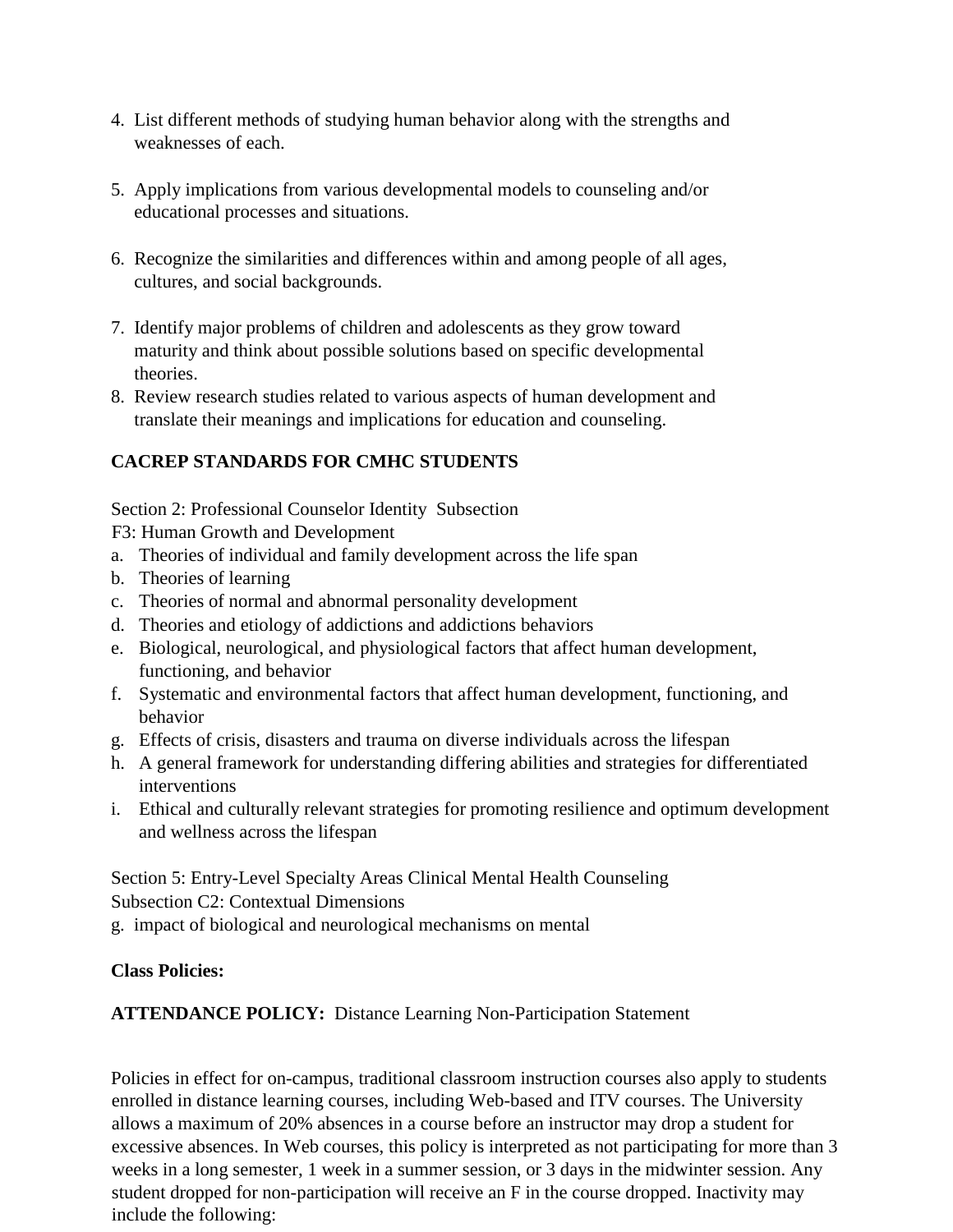not logging on to the course not submitting assignments not participating in scheduled activities not communicating with the instructor by phone or email, and/or not following the instructor's participation guidelines stated in the syllabus

## **PARTICIPATION REQUIREMENT**

**Each student will be expected to stay in regular communication with his/her professor and will be required to respond to emails sent to your Sul Ross email and/or telephone calls initiated by the professor within two days. If a timely response is not received, 50 points will be deducted from your overall grade. (No Excuses)** 

**Technology Requirements:** Since the Counselor Education Program is a predominately web delivered program, students are required to have their own computers and internet that can handle the required technology, including audio, a camera, Chrome, Blackboard, Zoom, YouTube, and other applications. Not having the technology at your disposal at any time is not an excuse for failure to submit an assignment, join in a Zoom or Blackboard session, or take an exam.

## **SRSU Disability Services:**

**ADA (Americans with Disabilities Act)** Sul Ross State University is committed to equal access in compliance with the Americans with Disabilities Act of 1973. It is the student's responsibility to initiate a request for accessibility services. It is SRSU policy to provide reasonable accommodations to students with documented disabilities. It is the student's responsibility to initiate a request each semester for each class. Students seeking accessibility/accommodations services must contact Rebecca Greathouse Wren, LPC-S, SRSU's Accessibility Services Coordinator at 432-837-8203 (please leave a message and we'll get back to you as soon as we can during working hours), or email [rebecca.wren@sulross.edu.](https://owa.sulross.edu/owa/redir.aspx?C=Co2PU5bRfGkEIAr1hE56sqZPD9l35__OQ5yEbz7exI6KSNFNDCLYCA..&URL=mailto%3arebecca.wren%40sulross.edu) Our office is located on the first floor of Ferguson Hall (Suite 112), and our mailing address is P.O. Box C-122, Sul Ross State University, Alpine, Texas, 79832.

## **Distance Education Statement:**

Students enrolled in distance education courses have equal access to the university's academic support services, such as Smarthinking, library resources, such as online databases, and instructional technology support. For more information about accessing these resources, visit the SRSU website. Students should correspond using Sul Ross email accounts and submit online assignments through Blackboard, which requires secure login information to verify students' identities and to protect students' information. The procedures for filing a student complaint are included in the student handbook. Students enrolled in distance education courses at Sul Ross are expected to adhere to all policies pertaining to academic honesty and appropriate student conduct, as described in the student handbook. Students in web-based courses must maintain appropriate equipment and software, according to the needs and requirements of the course, as outlined on the SRSU website.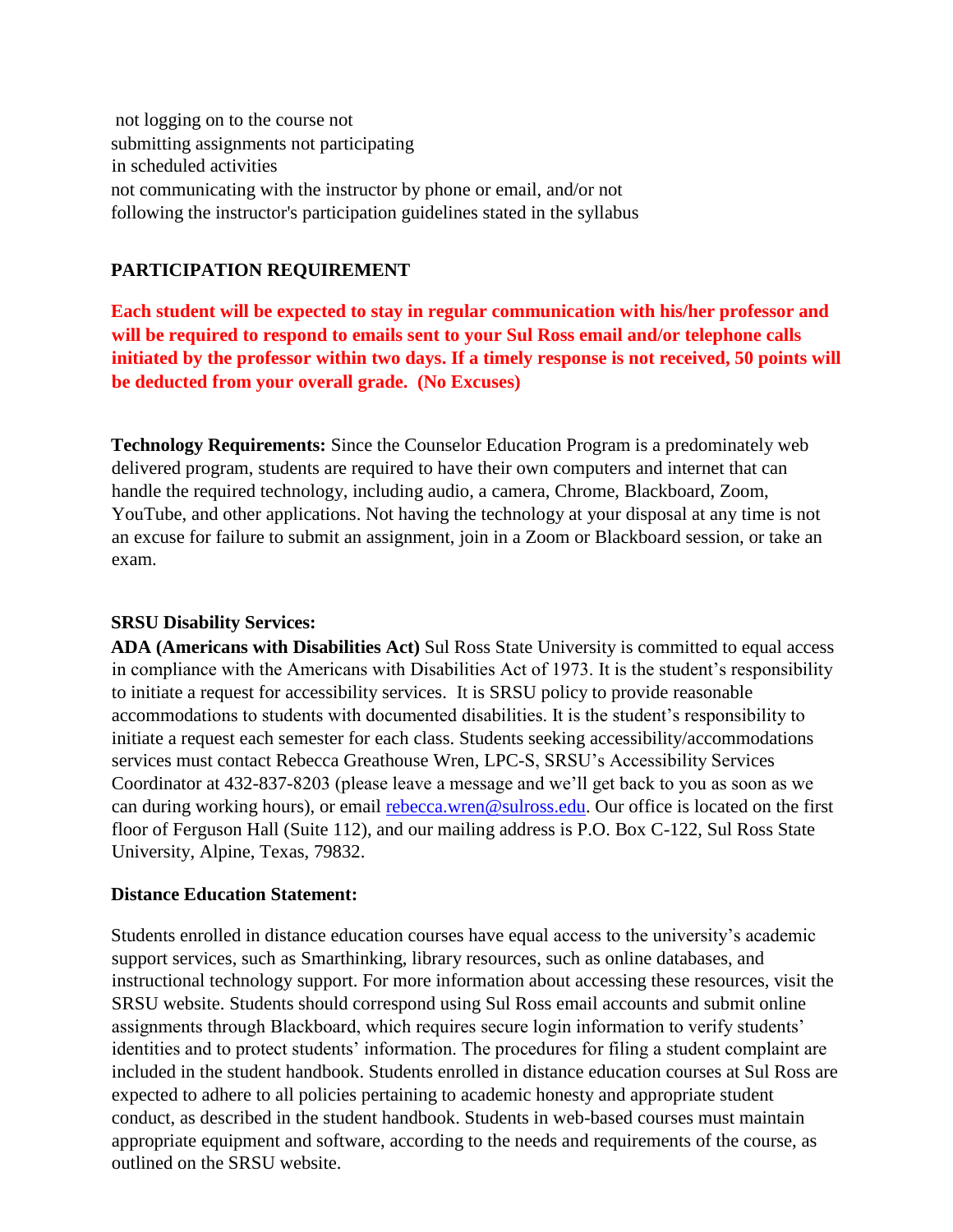## **Academic Integrity**:

Students in this class are expected to demonstrate scholarly behavior and academic honesty in the use of intellectual property. A scholar is expected to be punctual, prepared, and focused; meaningful and pertinent participation is appreciated. Examples of academic dishonesty include but are not limited to: Turning in work as original that was used in whole or part for another course and/or professor; turning in another person's work as one's own; copying from professional works or internet sites without citation; collaborating on a course assignment, examination, or quiz when collaboration is forbidden.

## **Course Assignments:**

## **1.** *Discussion Board Activities: (20% of overall grade)*

Chapter discussion board POSTS and RESPONSES are due by 12:00 a.m. (midnight) on the given due date. Each chapter discussion board post is worth 15 points and each discussion board response is worth 5 points=20 points total. A response is directed towards a fellow students posting. In other words, you are going to review a fellow student's chapter discussion board post and provide a response. Response postings **must entail more**  than "great posting" or "good job". Although these phrases may be included, you must expand on your thoughts and present good responses.

# **2.** *Chapter Quizzes: (30% of overall grade)*

There will be 20 chapter quizzes *worth 40 points each*. There is no time limit for taking each quiz but you must complete each quiz in one setting. You may not logon, logoff, and logon again. You may take the quiz only one time. *You MAY NOT collaborate on the chapter quizzes.* To do so will violate stated rules regarding academic honesty and you will be dropped from the course. Answers will not be provided until all students have taken each quiz.

## **3.** *Developmental Studies: (50% of overall grade)*

The developmental case studies for this course will serve as both the midterm and final exams and are worth *100 points each*.

The first case study (childhood through adolescence) will serve as the midterm and is due **Thursday, July 22,** at 12:00 a.m. (midnight).

The second case study (young adulthood through older adulthood) will serve as the final exam and is due **Thursday, August 5,** at 12:00 a.m. (midnight).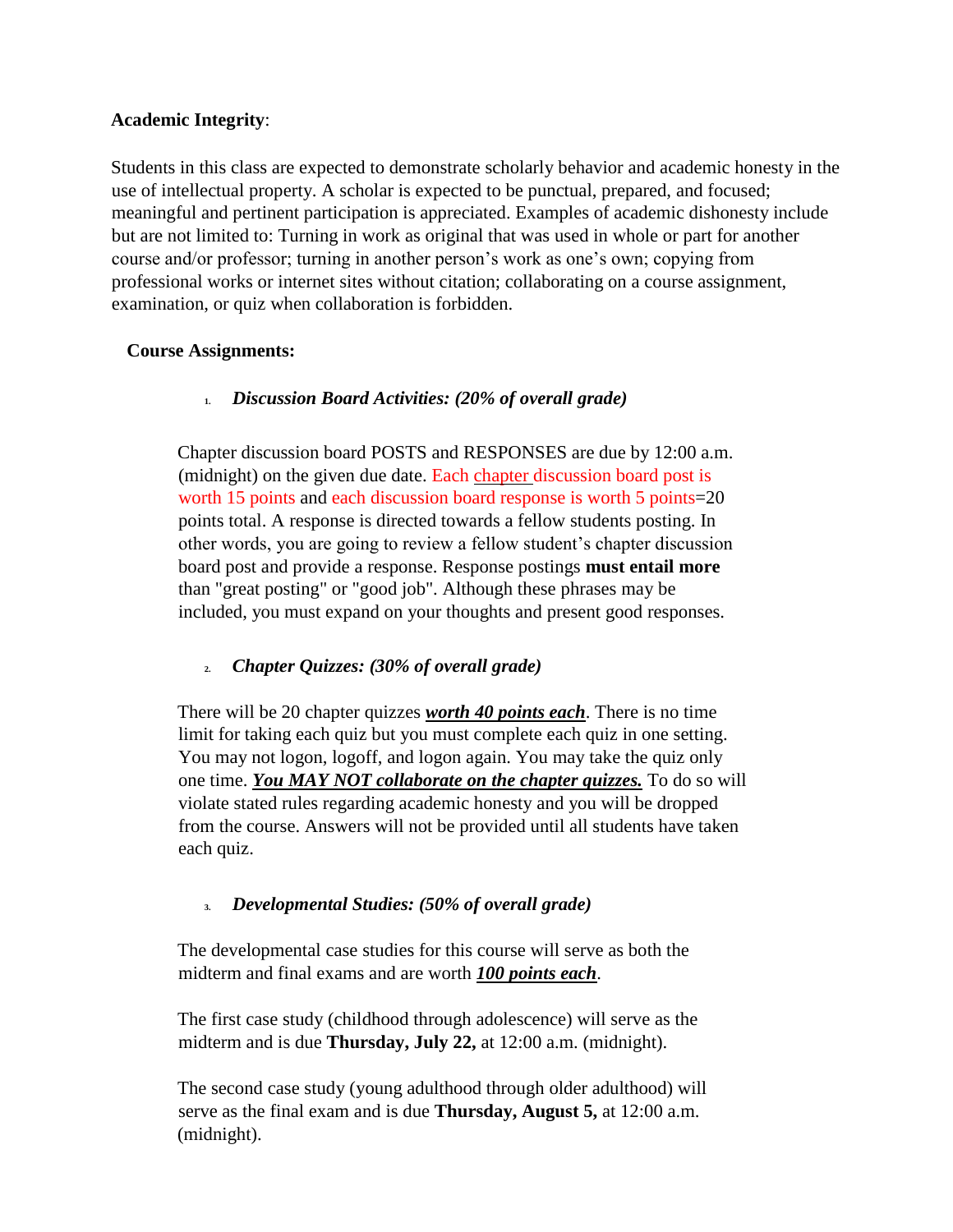#### **Developmental Studies:**

You will write two developmental studies during this course. The *first developmental study* will be written on a child/youth/adolescent that you have observed. You may choose the developmental level from **(Infancy, Early Childhood, Middle & Late Childhood or Adolescence)** and include analysis using multiple theories/theorists (Piaget, Bruner, Vygotsky, Erikson, Kohlberg, Bandura, etc.) which you will investigate as a part of this paper. You will provide the following information for your subject: **I. Identifying Information; II. Developmental Changes (Physical, Emotional, Social, Cognitive, Language and Moral); III. General Assessment.** *This paper will serve as your midterm examination.* 

The *second developmental study* will be exactly as the first with the exception that it will be written on an adult that you have observed. You may choose the developmental level from (**Early Adulthood, Middle Adulthood, or Late Adulthood)** and include analysis using multiple theories/theorists (Piaget, Bruner, Vygotsky, Erikson, Kohlberg, Bandura, etc.) which you will investigate as a part of this paper. You will provide the following information as is relevant for your subject**: I. Identifying Information; II.** 

**Developmental Changes** 

**(Physical, Cognitive, Personality, Careers, Work, Leisure, Relationships, Religion, Meaning in Life, Health, and Aging); III. General Assessment.** Select the theories/theorists that are appropriate for your subject on which to base your assessment in each area. *This paper will serve as your final examination.* 

#### **Example theory/theorist:**

Erickson: Stages of Identity Development Kohlberg: Levels of Moral Development Piaget: Stages of Cognitive Development Super: Life Stages

**NOTE:** Each paper must be written using APA guidelines using appropriate documentation. *This is NOT an opinion paper*. You must analyze the development, in real time, of an individual of your choosing. You MAY NOT use your spouse, your own children, previous encounter, or a deceased individual, as the subject of the developmental study. You MAY use a parent, grandparent, or other such relative. The written body of the papers should be 4 – 5 pages in length (Times New Roman 12 pt. font, double- spaced) and provide specific information related to how the subject you are analyzing "fits" in the categories used for analysis (see above) according to the theory/theorist you have chosen to review. *You must use the textbook and other supporting information to support your statements. A minimum of 25 points will be deducted from a paper with no supporting documentation. References must be cited within the body of your paper. Papers with multiple errors and/or excessive similarity reported through SafeAssign will receive a reduction in grade.*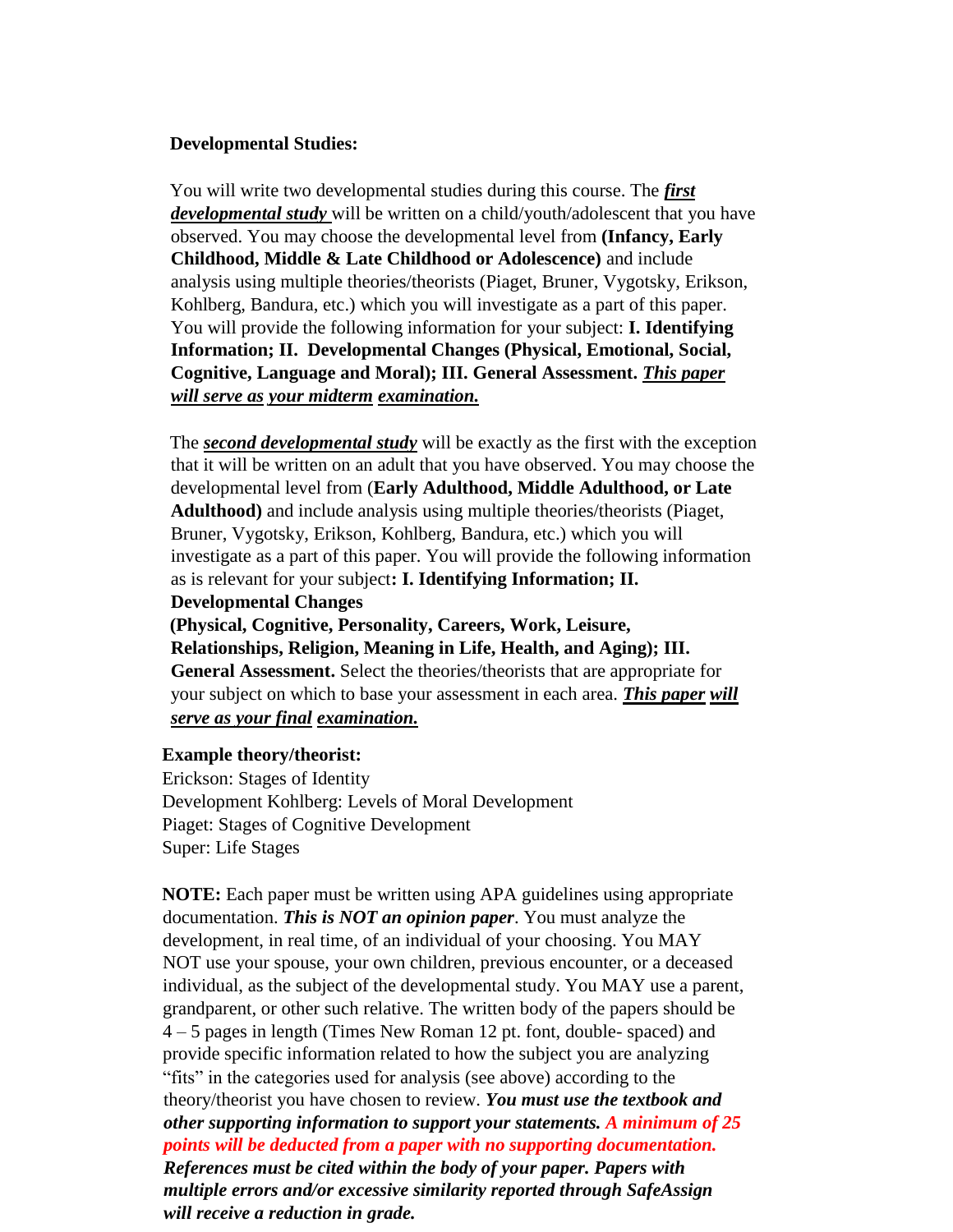## **GRADING: A=100-91% B=90-81% C=80-71% D=70-61%**

| <b>Chapter Quizzes</b>                                      | 30 % |  |
|-------------------------------------------------------------|------|--|
| <b>Discussion Boards</b>                                    | 20 % |  |
| Developmental Studies 50 % (25% each)                       |      |  |
|                                                             |      |  |
| Graduate students must maintain a 3.0 GPA to remain in good |      |  |
| standing.                                                   |      |  |

Grades of **Incomplete (I)** are not given in the Professional Studies Division of Sul Ross State University *except* in the *most extreme* situations

#### **Writing Programs: SafeAssign**

#### **SafeAssign**

What is the Safe Assignment Tool?

The Safe Assignment Tool is an advanced plagiarism prevention system deeply integrated with the Blackboard Learning Management System. SafeAssignment compares student papers submitted to Blackboard against an enormous wide range of sources and provides instructors with detailed Originality Reports. Because of SafeAssignment's flexibility, this product is an effective plagiarism prevention system that helps instructors to raise student awareness about plagiarism and to educate students about the ways to avoid plagiarism.

You can check your similarity report and make corrections if needed. With your similarity report, you will note highlighted areas that have similarity noted between your paper and another source. You will click on the tab within the colored square to see the percentage of the similarity. Percentages above 10% must be corrected. It does not matter if the source that is being noted for similarity is not the same source that you used. The system is telling you what you have written is too similar to another source and you need to make corrections. You may need to change up some of the wording or order of information to make it your information. More than three or four words in a row that are identical to the originating author can be detected. You can submit your paper as many times as you would like.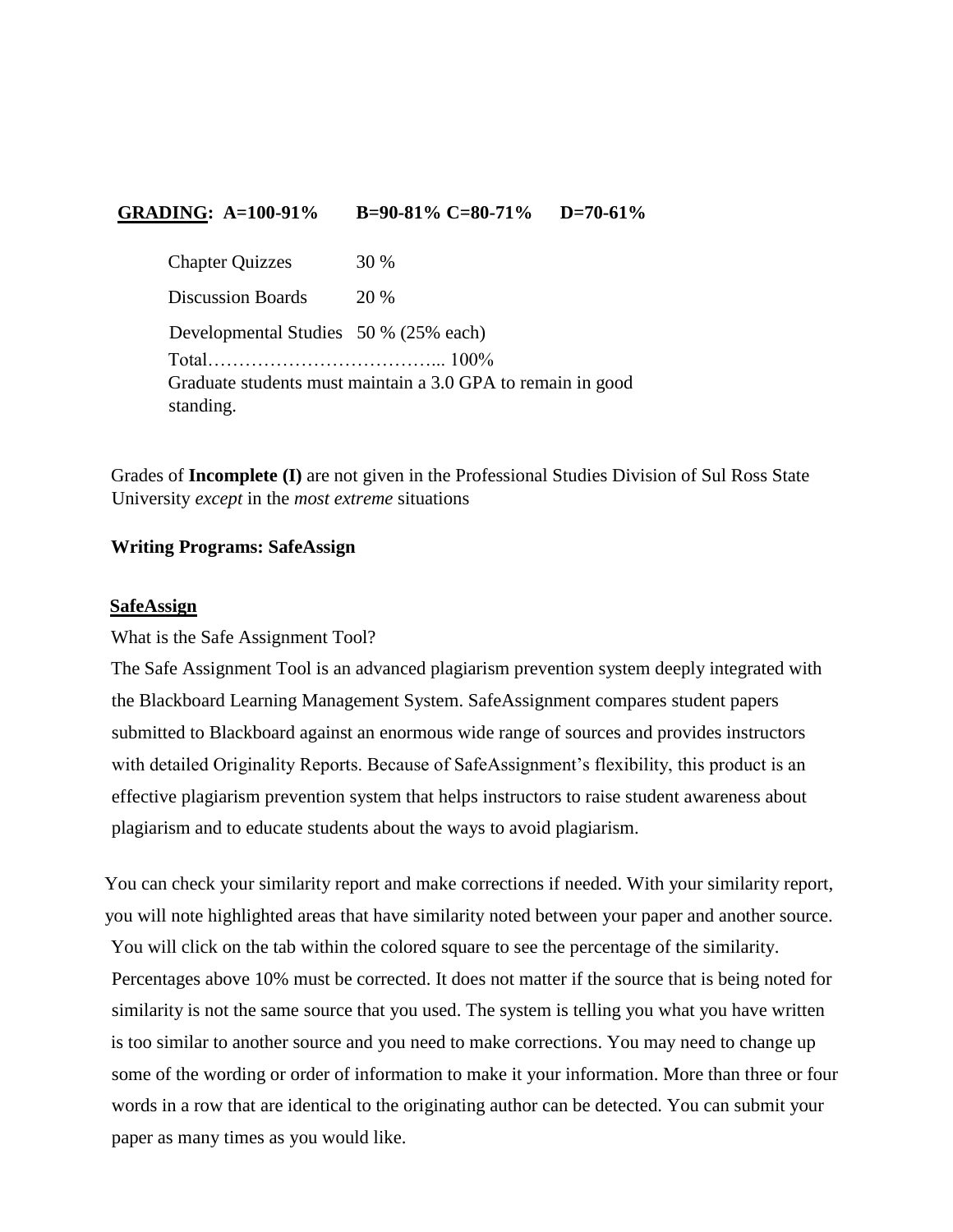This system is designed to assist students with increasing awareness of plagiarism. Typically, plagiarism is an accidental occurrence and occurs when students do not realize their writing is overly similar to another source.

#### **ED 6308: Advanced Human Growth and Development**

**Calendar of Assignments** 

## **NOTE: LATE ASSIGNMENTS ARE NOT ACCEPTED.**

**Be ready to dive right in, one assignment is due nearly every day.** 

**Chapter 1-Due 12:00(midnight) Discussion Board Postings and Responses- Chapter 1-Due: Friday, March 19 Chapter 1 Quiz, Due: Saturday, July 10**

**Chapter 2-Due 12:00(midnight) Chapter 2 Quiz, Due: Sunday, July 11**

**Chapter 3-Due 12:00(midnight) Discussion Board Postings and Responses- Chapter 3-Due: Tuesday, March 23 Chapter 3 Quiz, Due: Monday, July 12**

**Chapter 4-Due 12:00 (midnight) Chapter 4 Quiz, Due: Tuesday, July 13 Chapter 5 Quiz, Due: Wednesday, July 14**

**Chapter 5-Due 12:00 (midnight) Discussion Board Postings and Responses-Chapter 5-Due: Thursday, July 15**

**Chapter 6-Due 12:00(midnight) Chapter 6 Quiz, Due: Friday, July 16**

**Chapter 7-Due 12:00 (midnight) Discussion Board Postings and Responses-Chapter 7-Due: Saturday, July 17 Chapter 7 Quiz, Due: Sunday, July 18**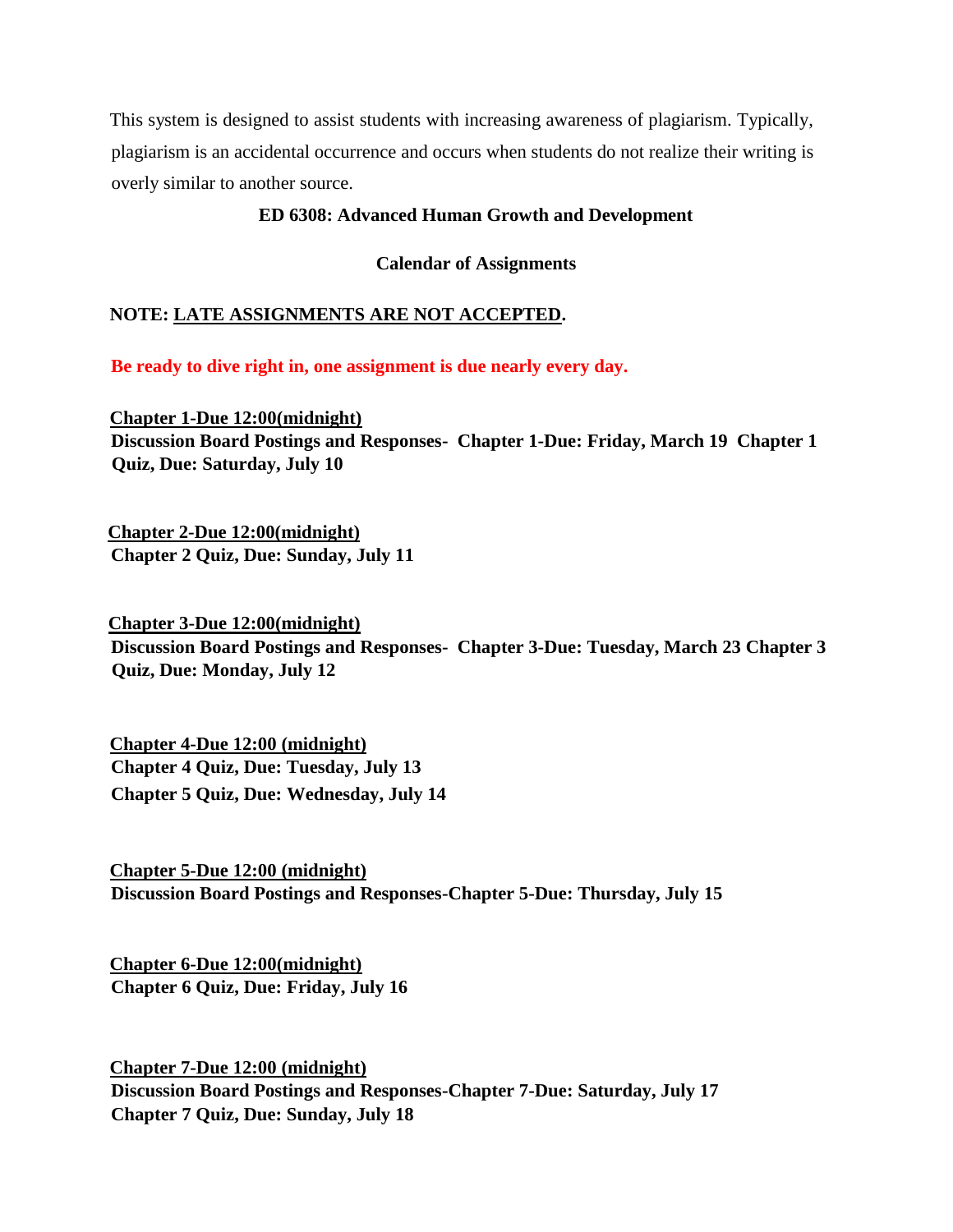**Chapter 8-Due 12:00(midnight) Chapter 8 Quiz, Due: Monday, July 19**

**Developmental Study: Due Thursday, July 22, 12:00 (midnight)** 

**Chapter 9-Due 12:00 (midnight) Discussion Board Postings and Responses-Chapter 9-Due: Friday, July 23 Chapter 9 Quiz, Due: Saturday, July 24**

**Chapter 10-Due 12:00 (midnight) Chapter 10 Quiz, Due: Sunday, July 25** 

**Chapter 11-Due 12:00(midnight) Discussion Board Postings and Responses-Chapter 11 Due: Monday, July 26 Chapter 11 Quiz, Due: Tuesday, July 27**

**Chapter 12-Due 12:00 (midnight) Chapter 12 Quiz, Due: Tuesday, July 27**

**Chapter 13-Due 12:00(midnight) Discussion Board Postings and Responses-Chapter 13-Due: Wednesday, July 28 Chapter 13 Quiz, Due: Thursday, July 29**

**Chapter 14-Due 12:00(midnight) Chapter 14 Quiz, Due: Friday, July 30** 

**Chapter 15-Due 12:00 (midnight) Discussion Board Postings and responses Chapter15-Due: Saturday, July 31 Chapter 15 Quiz, Due: Sunday, August 1**

**Chapter 16-Due 12:00(midnight) Chapter 16 Quiz, Due: Monday, August 2**